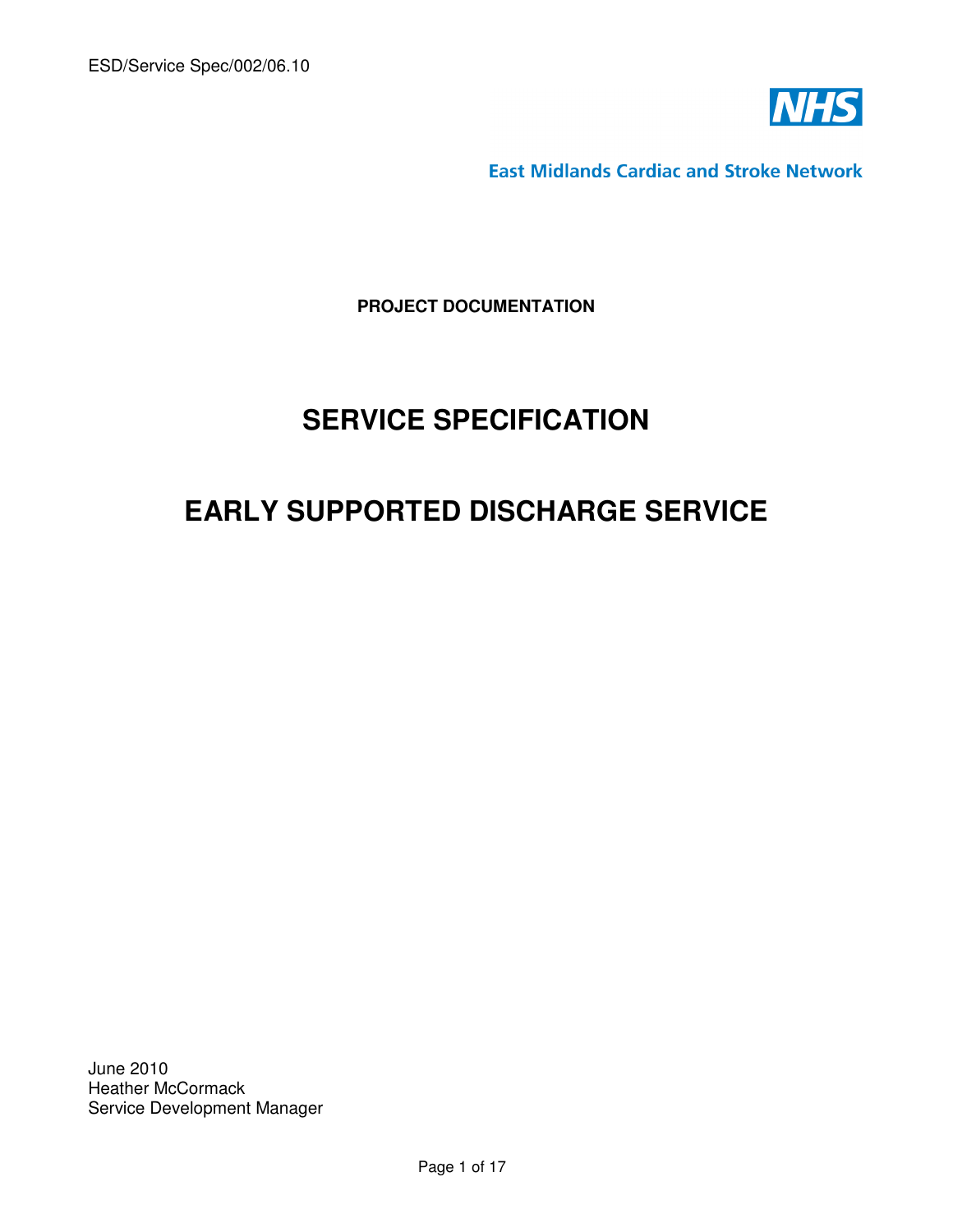## **Contents**

## Page:

- 3. Document Details
- 4. Approvals & Distribution
- 5. Purpose
	- 1.1 Purpose of the document
	- 1.2 Background
	- 1.3 Aims and Objectives
	- 1.4 Evidence Base, National Policy and Guidelines
	- 1.5 General Overview
	- 1.6 Outcomes
	- 1.7 Measurement for Success
- 8. Scope
	- 2.1 Service Description
	- 2.2 Equality Impact Assessment
	- 2.3 Whole System Relationships
	- 2.4 Interdependencies
	- 2.5 Relevant networks
- 10. Service Delivery
	- 3.1 Features of the team
	- 3.2 Features of Service
	- 3.3 Ongoing Health Care
	- 3.4 Ongoing Social Care
	- 3.5 Ongoing Voluntary Sector
- 11. Referral, Access and Acceptance Criteria
	- 4.1 Geographic coverage/boundaries
	- 4.2 Location(s) of Service Delivery
	- 4.3 Days/Hours of Operation
	- 4.4 Referral Criteria and Eligibility
	- 4.5 Referral Inclusion
	- 4.6 Readmission strategy
- 12. ESD Discharge Criteria & Planning
	- 5.1 Discharge Criteria
	- 5.2 Discharge Procedure Care Transfer
- 12. Self-Care and Patient and Carer Information
- 13. Quality and Performance Standards
- 14. Activity
- 15. Additional Information Requirements
- 15. Continual Service Improvement Plan
- 16. Prices and Costs
- 17. References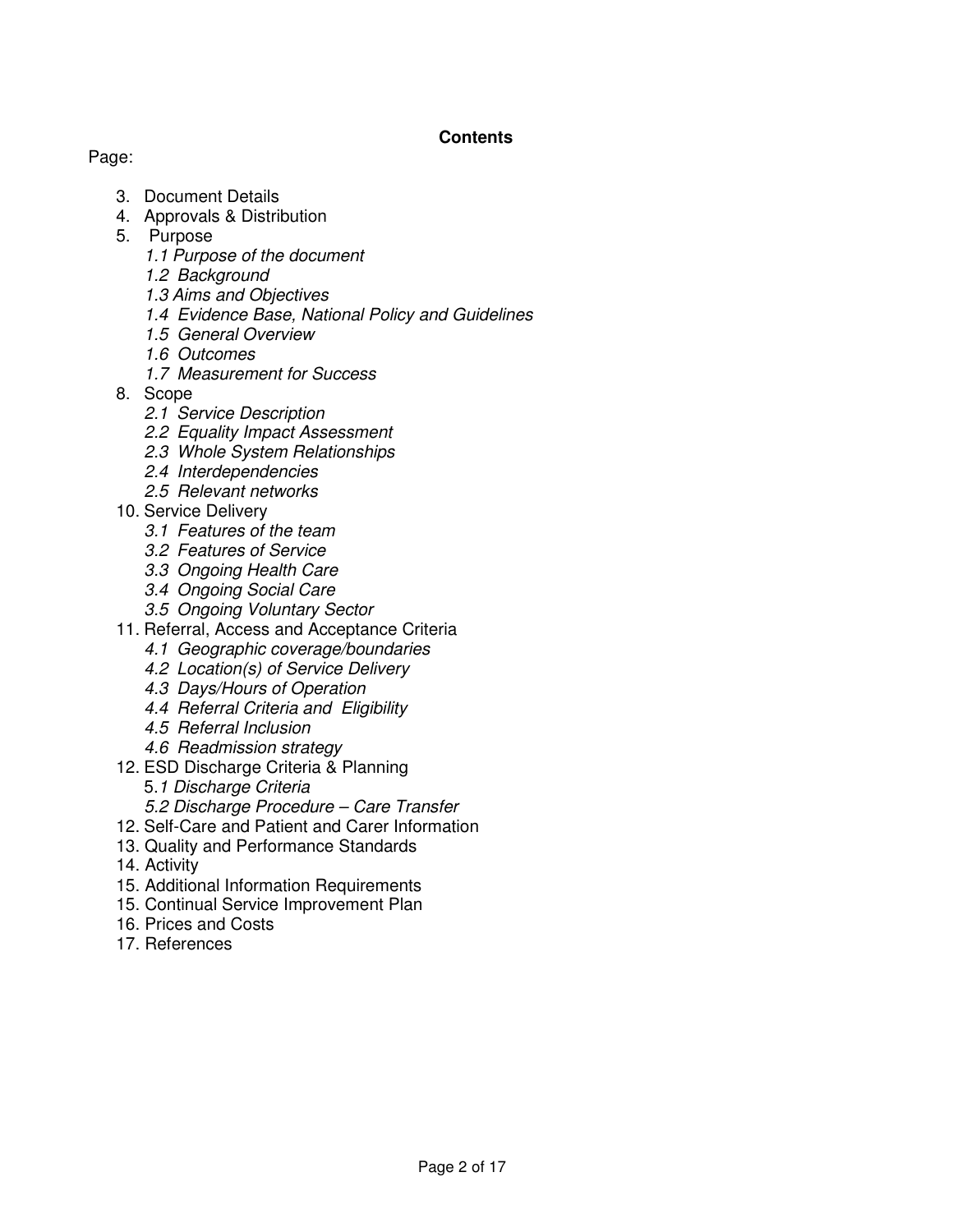## **Document Details**

**Date of this revision**: 3 June 2010 **Date of Next revision**: 15 June 2010 **Revision History** 

| <b>Revision</b><br>date | <b>Previous</b><br>revision<br>date | <b>Summary of Changes</b>        | Changes<br>marked |
|-------------------------|-------------------------------------|----------------------------------|-------------------|
| April 2010              |                                     | March 2010 Update of information | х                 |
| May 2010                | April 2010                          | <b>Task and Finish Review</b>    | X                 |
| May 2010                | May                                 | <b>Tracked Changes</b>           | Χ                 |
| June<br>3/2010          | May                                 | Final changes to tracking        | x                 |
| June<br>15/2010         | May                                 | <b>Task and Finish</b>           | x                 |
| June<br>23/2010         | June                                | Completed document distributed   | X                 |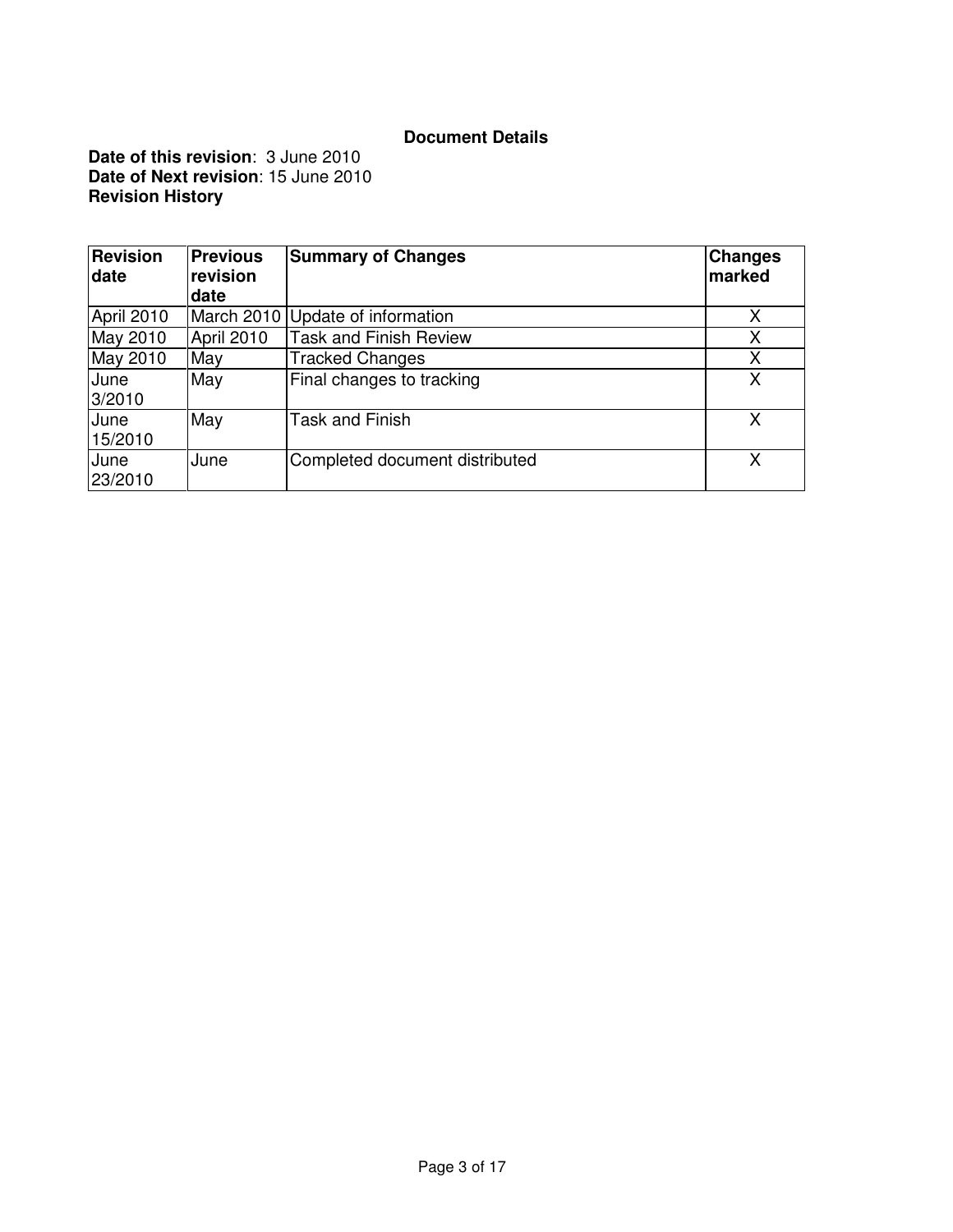# **Approvals & Distribution**

## **Approvals**

This document requires the following approvals:

| <b>Name</b>              | <b>Project Role</b>                                                                                                           | Date of<br><b>Issue</b> | <b>Signature</b> | Date of<br><b>Signature</b> |
|--------------------------|-------------------------------------------------------------------------------------------------------------------------------|-------------------------|------------------|-----------------------------|
| Andrew Kenworthy         | Chairman, East Midlands<br><b>Cardiac and Stroke Network</b>                                                                  | 08.06.10                |                  |                             |
| Rebecca Larder           | Director, East Midlands<br><b>Cardiac and Stroke Network</b>                                                                  | 08.06.10                |                  |                             |
| Prof. Tom Robinson       | Regional Clinical Lead for<br>Stroke, East Midlands Cardiac<br>and Stroke Network                                             | 08.06.10                |                  |                             |
| Dr. Jonathon<br>Shribman | Regional Clinical Lead for<br>Primary Care, East Midlands<br><b>Cardiac and Stroke Network</b>                                | 08.06.10                |                  |                             |
| Prof. Marion Walker      | Professor in Stroke<br>Rehabilitation, University of<br>Nottingham                                                            | 08.06.10                |                  |                             |
| Dr. Rebecca Fisher       | Senior Research Fellow &<br>Programme Manager,<br>University of Nottingham                                                    | 08.06.10                |                  |                             |
| <b>Elaine Yardley</b>    | Director of Adult Services,<br>Nottingham City Council                                                                        | 08.06.10                |                  |                             |
| Dawn Good                | <b>Clinical Stroke Service</b><br>Specialist/Head of Service -<br>Stroke, Nottingham University<br><b>Hospital NHS Trust.</b> | 08.06.10                |                  |                             |

## **Distribution**

This document has been distributed to:

| <b>Name</b>          | <b>Title</b>                                                                                     | Date of      |
|----------------------|--------------------------------------------------------------------------------------------------|--------------|
|                      |                                                                                                  | <b>Issue</b> |
| Dr. Kay Gaynor       | Clinician/Research - Nottingham City Hospital                                                    | 23.6.10      |
| Dr. Nikola Sprigg    | Clinician/Research - Nottingham City Hospital                                                    | 23.6.10      |
| <b>Eleanor Stout</b> | Speech & Language, Derbyshire County PCT                                                         | 23.6.10      |
| Simon Cook           | Regional Manager, The Stroke Association                                                         | 23.6.10      |
| <b>Ossie Newell</b>  | <b>Stroke Survivor</b>                                                                           | 23.6.10      |
| Kate Hooban          | ESD Team Leader, CitiHealth                                                                      | 23.6.10      |
| Hannah Oakley        | North Nottinghamshire ESD Team Leader, NHS Nottinghamshire                                       | 23.6.10      |
| Sean East            | Senior Neuro-Physiotherapist, NHS Lincolnshire                                                   | 23.6.10      |
| <b>Glenys Crooks</b> | Associate Director for Rehabilitation and Cancer, Derby Hospital                                 | 23.6.10      |
|                      | <b>Foundation Trust</b>                                                                          |              |
| Pamela Mortimer      | Programme Lead on Stroke Care, NHS Northamptonshire                                              | 23.6.10      |
| Joan Lawton          | Clinical Team Lead for Assisted Discharge Team, Lincolnshire<br><b>Community Health Services</b> | 23.6.10      |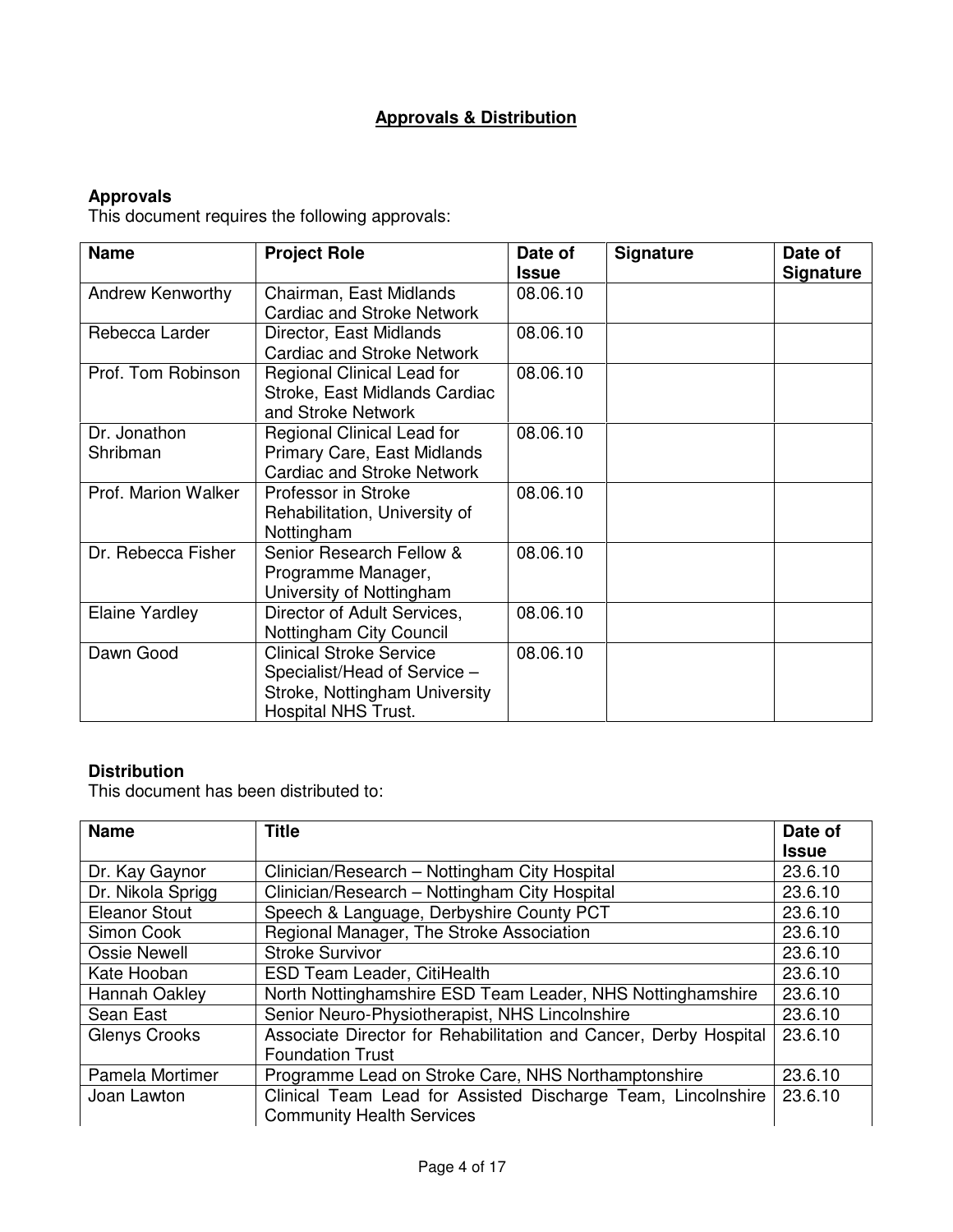| <b>Name</b>               | <b>Title</b>                                                              | Date of      |
|---------------------------|---------------------------------------------------------------------------|--------------|
|                           |                                                                           | <b>Issue</b> |
| Dr Melanie Blake          | Stroke Physician, Northampton General Hospital                            | 23.6.10      |
| Dr Simon Leach            | Lead Clinician for Stroke, United Lincolnshire Hospitals Trust            | 23.6.10      |
| John Jenkins              | Public Health Analyst, East Midlands Public Health Observatory<br>(EMPHO) | 23.6.10      |
| <b>Christopher Weston</b> | Trainee Public Health Consultant, NHS Nottinghamshire County              | 23.6.10      |
| Barry Day                 | Programme Director, NHS Leicester City                                    | 23.6.10      |
| Aimee Baugh               | Commissioning Officer, NHS Nottingham City                                | 23.6.10      |
| Liz Ryalls                | Assistant Director of Performance, NHS Derby City                         | 23.6.10      |
| <b>Jane Yeomans</b>       | Head of Older Peoples Commissioning, NHS Derbyshire County                | 23.6.10      |
| Carol Cottingham          | Long Term Conditions Manager, NHS Lincolnshire                            | 23.6.10      |
| Mary Corcoran             | Public Health Consultant, NHS Nottinghamshire County                      | 23.6.10      |
| Charlotte                 | Commissioning Manager, NHS Leicestershire<br>County<br>and                | 23.6.10      |
| Richardson                | Rutland                                                                   |              |
| Mary Smith                | Stroke Co-ordinator, Derbyshire County PCT, Derby                         | 23.6.10      |
| David Muir                | Stroke Lead, Derbyshire Community Health Services                         | 23.6.10      |
| Jessica Beavan            | Stroke Consultant, Derby Royal Hospital                                   | 23.6.10      |
| Karen McEwan              | Service Improvement Matron, Nottinghamshire County Health                 | 23.6.10      |
| Peter Gorman              | Stroke Consultant, Derby Royal Hospital                                   | 23.6.10      |
| Andrea Bellamy            | Clinical Stroke Lead, Supported Discharge, Lincolnshire CHS               | 23.6.10      |
| Michael Kaiser            | Assistant Director Strategy and Commissioning, EMCAS                      | 23.6.10      |
| Rachel Marsh              | Consultant Stroke Physician, United Hospitals Leicestershire NHS<br>Trust | 23.6.10      |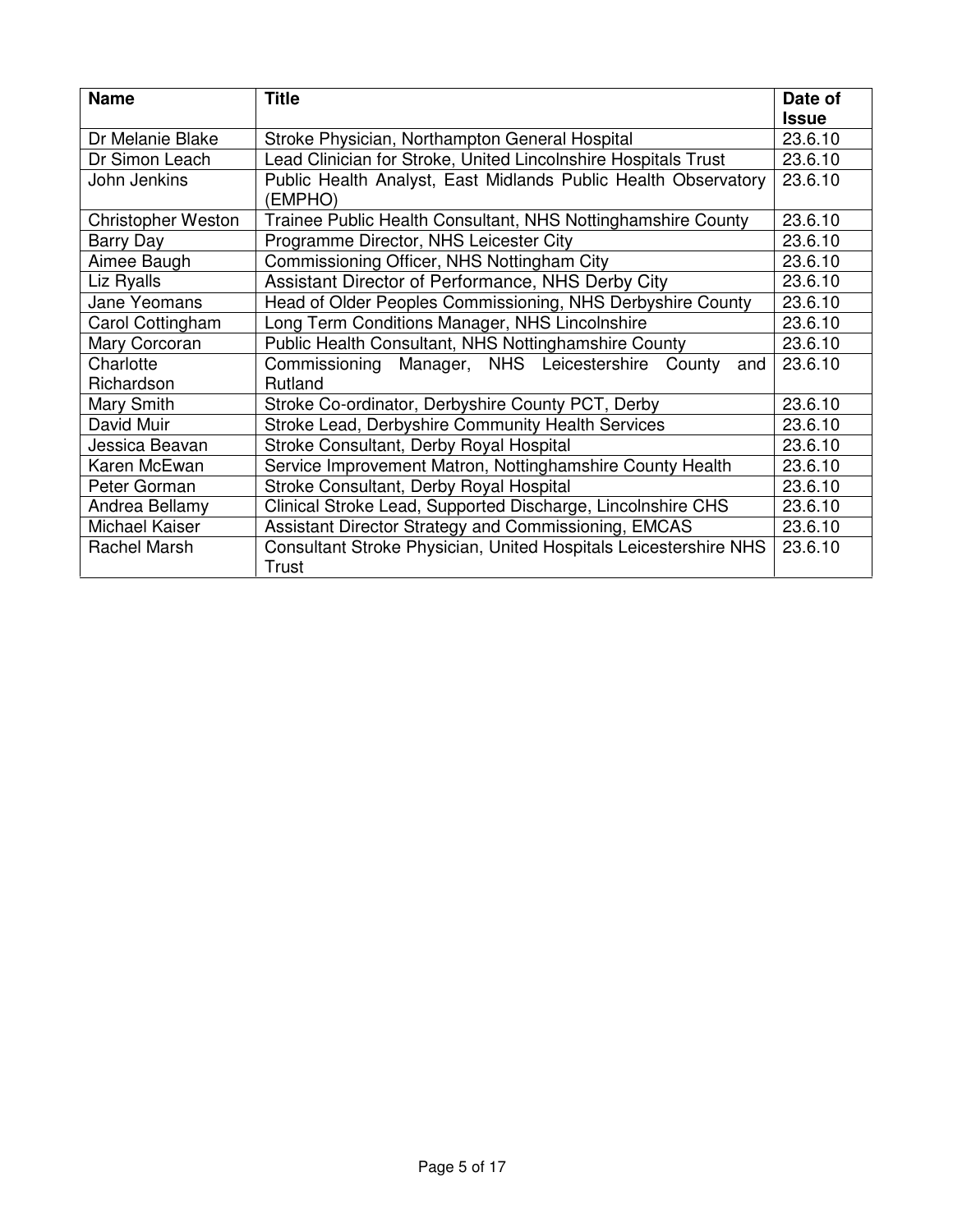**1. Purpose** 

#### **Purpose of Document**

**1.1** To document the recommendations for the given project based on the anticipated benefits to be gained

#### **1.2 Background**

Stroke is the third largest cause of death in the United Kingdom, and a third of people who have a stroke are left with long term disability, the effects of which can include aphasia, physical disability, loss of cognitive and communication skills, depression and other mental health problems. It affects between 174 and 216 people per 100,000 population in the UK each year (Mant et al 2004), and accounts for 11% of all deaths in England and Wales. The risk of recurrent stroke within five years of a first stroke is between 30% and 43% (Mant et al 2004).

Approximately a third of those having a stroke will die as a result, if not immediately, within 3 months. Recovery can continue for many years after an individual has had a stroke, so it is important that consideration is given on how to provide a seamless transfer of care and access to services over the long term. The most common transfer, and the most stressful to patients, is that from hospital inpatient care back to their home. 'Early supported discharge teams are effective both in terms of clinical benefit and resource use and yet only 22% of trusts have one. One of the common complaints of patients is that they feel abandoned when they leave hospital. The failure to provide specialist community stroke teams may be contributing to this perception', (National Sentinel Stroke Audit for 2006). Communication between services is often poor with inadequate information being delivered too late. Currently around half of stroke survivors receive rehabilitation to meet their needs during the first six months following discharge from hospital. This number falls to around a fifth in the following six months. However there is a need for quality and productivity improvements to be made not just within individual NHS organisations, but also at the interfaces between primary secondary and intermediate health care and social care, and with empowered stroke survivors. At the heart of this is the importance of transforming patient pathways, leading to the integration of services and in some cases, the integration of organisations. Where organisational change takes place, it is not necessarily one organisation taking over another, but creating new services with patients and their needs at the centre.

The National Stroke Strategy, published in 2007 by the Department of Health, pulls together the key evidence and outlines what needs to be done to create effective stroke services in England. The strategy sets a framework of Quality Markers (QM) for raising the quality of stroke prevention, treatment, care and support. QM 10 states that stroke services should 'Enable patients who have been admitted to hospital with a diagnosis of stroke to have early, fully supported specialist stroke care safely transferred and delivered within their normal home environment'. The Royal College of Physicians Sentinel Audit, 2009, also highlighted the need for community based stroke services. Continuing on from work undertaken as part of the NHS Next Stage Review (NSR) into the Stroke Pathway, the East Midlands Cardiac and Stroke Network are reviewing the service provision which will enable patients to have specialist stroke care within their home environments. This will provide the means for QM10 to be achieved for all areas, and, within the timescales recently announced for the Accelerated Stroke Programme.

The chosen approach is to implement ESD teams for 40% of the stroke population (eligible patients) is to implement Early Supported Discharge (ESD) teams for each trust across the East Midlands. ESD services are provided by teams of nurses, therapists, doctors and social care staff, who, by working collaboratively, and with the patient and families, allow stroke patients to leave hospital earlier, receive intensive rehabilitation at home where appropriate, reduce the risk of re-admission into hospital for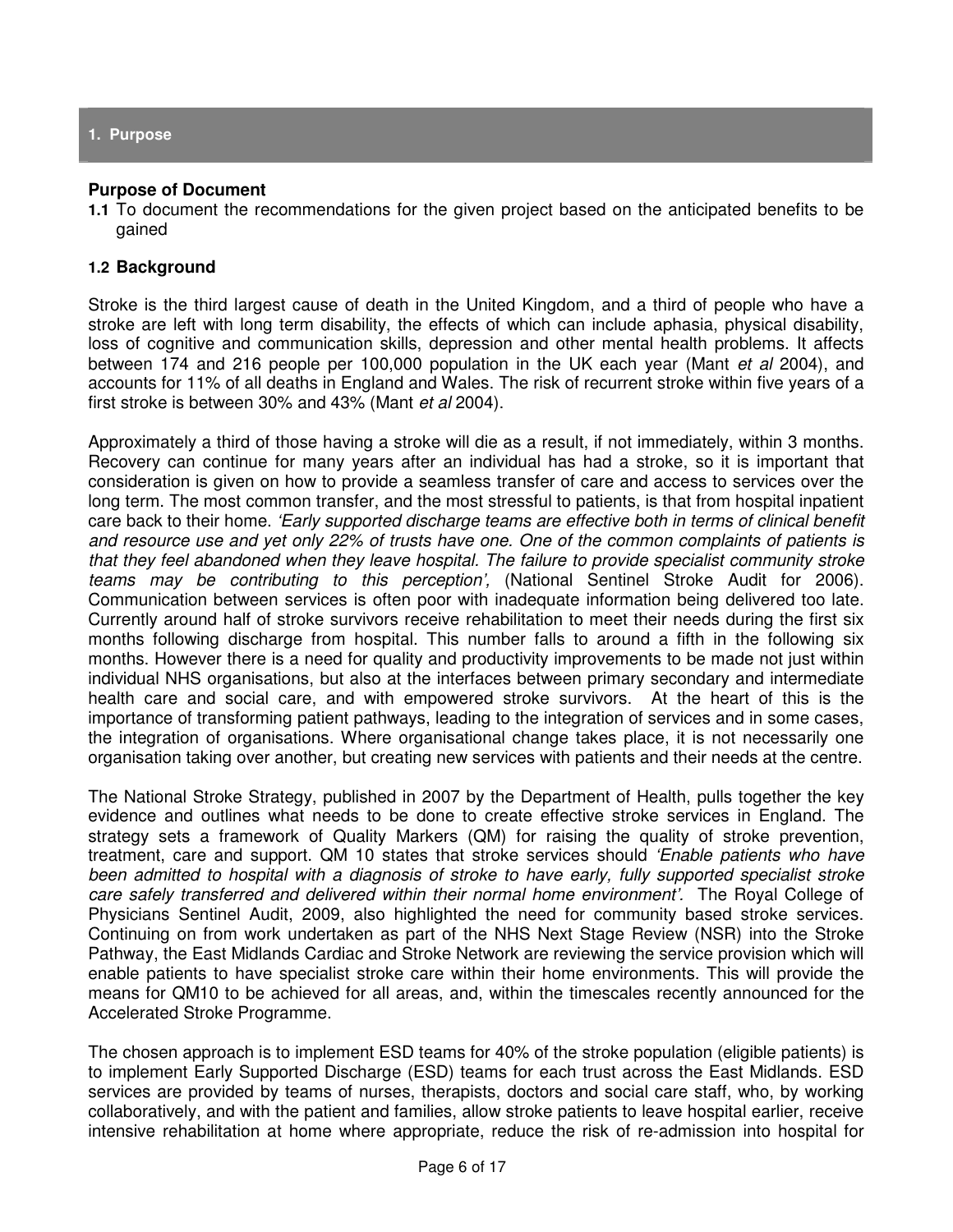stroke related problems, increase independence and quality of life for the patient, and support the carer and family.

The East Midlands Cardiac and Stroke Network will develop a model of care that will incorporate the needs of the region, in-line with national and international guidance. The Accelerated Stroke Programme has set a target date of April 2011 for implementation of the service, at which time 40% of eligible patients (i.e. 16% of the stroke population) having a Barthel score of greater than 9 will have access to ESD services. The following document sets out the specification for the model of care proposed, which ensures that all eligible stroke patients are identified in the acute stroke unit, with rehabilitation being delivered in the individuals place of discharge (e.g. own home, relatives home or residential care) to an agreed therapy plan with goal setting. This service model reflects the continued need for acute rehabilitation and the provision of ongoing stroke rehabilitation for as long as is needed where appropriate.

## **1.2 Aims and Objectives**

- Eligible patients will have access to ESD to give the best possible outcomes for the patients and allow local NHS providers and commissioners to use resources effectively within the health economy.
- To ensure a whole system approach that raises standards across the whole stroke pathway by establishing a recommended model and limit point.
- To establish a recommended model for ESD services across the East Midlands to include specialist stroke multidisciplinary teams, who will support stroke patients on discharge from acute care to their place of residence in order to fulfil identified achievable measureable and agreed rehabilitation goals, and offer support and guidance to their carers and families. In most instances this will occur in a time limited framework. The team will signpost, or transfer to relevant NHS, Social Service and voluntary sector services for ongoing support.
- To show a reduction in length of hospital stay, thereby increase the proportion of patients spending at least 90% of their time on a stroke unit.
- To ensure timely discharge of all eligible stroke patients.
- To ensure equity of access to an ESD.
- To reduce hospital re-admission rates.
- To reduce premature admission into long term care.
- To provide 7 days a week service for eligible stroke patients.
- To ensure that people who have had a stroke achieve maximum independence.
- To include capacity for ongoing patient and carer evaluation of service.
- All transfers of care being managed in a person-centered and timely way.

## **1.3 Evidence Base, National Policy and Guidelines**

- The National Stroke Strategy;
- The Cochrane Review of ESD;
- Royal College of Physicians Clinical Guidelines for Stroke 2008;
- The National Sentinel Stroke Audits;
- The National Service Framework for Older People Standard 5;
- The Accelerated Stroke Programme;
- Revised ESD Consensus Statement prepared by Prof. Marion Walker and Dr Rebecca Fisher of the Collaborative Leadership and Research in Health Care (CLAHRC), for NDL;
- Evaluation tool to assess the implementation and effectiveness of ESD in practice in rural and mixed settings developed by Collaborative Leadership and Research in Health Care (CLAHRC), for NDL;
- The East Midlands Public Health Observatory (EMPHO) previous and future demand modelling;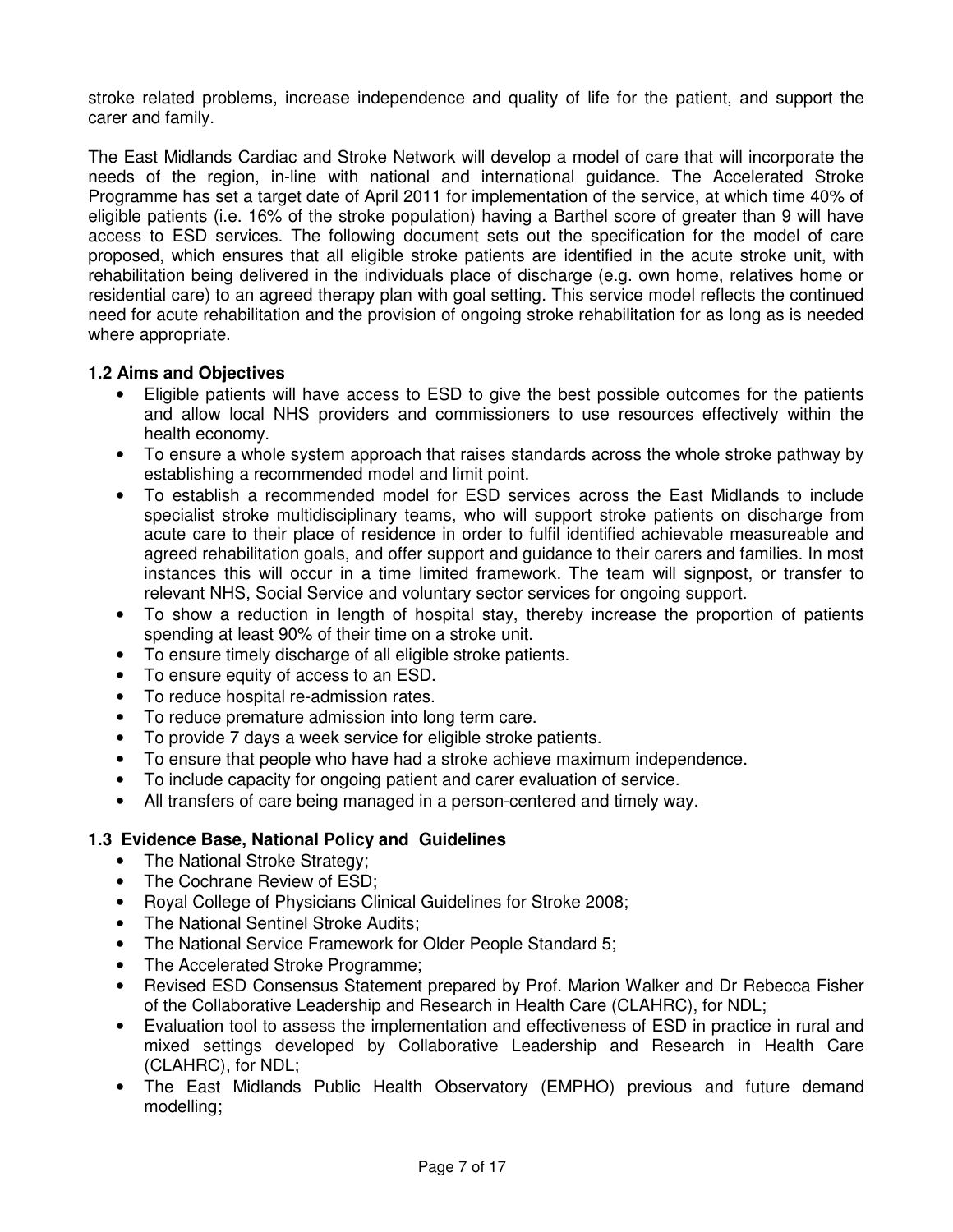#### **1.4 General Overview**

Time is brain and the first 72 hours care is vital to ensure the optimum clinical outcome. This needs to be underpinned by an effective whole system pathway for assessment, transfer and repatriation to local stroke services, subsequent rehabilitation and longer term support. The purpose of the ESD team is to facilitate the safe, early discharge of eligible patients back into the community. Well organised discharge teams can ensure appropriate patients are transferred home from hospital, but maintaining improved death, disability and institutional outcomes as well as reduce hospital length of stay.

#### **1.5 Benefits from utilisation of this document:**

- A service that will be based on an international consensus developed by the CLAHRC NDL for local implementation;
- A service specification for a co-ordinated, specialised ESD team;
- The EMPHO previous and future demand modelling;
- The service will be sustainable and value for money;
- There will be equity of access and care standards;
- There will be a seamless pathway;

## **1.6 Outcomes from implementation of an ESD service**

- Improved patient/carer satisfaction.
- Reduced readmission rates.
- Reduced length of stay in hospital following diagnosis of stroke.
- Improved scores in the relevant sections of the National Sentinel Audit for each individual service provider.
- Patients and/or carers to agree setting of patient centred goals.
- An increase in the proportion of patients spending at least 90% of their time on a stroke unit.
- Improve patient functional outcomes (e.g. Barthel) at discharge from ESD.
- 40% eligible patients with Barthel of > 9 by accepted into ESD services April 2011, 95% eligible patients with Barthel > 9 accepted into ESD services. by April 2012
- Reduction in long term use of Social Care.
- Reduction in stroke patient/carer depression.

#### **2. Scope**

#### **2.1 Service Description**

The ESD will:

- Only accept a patient to the service following discussion and agreement that the patient has a confirmed diagnosis of stroke;
- Referrals from acute stroke pathway will be accepted for all patients satisfying the eligibility criteria;
- Be delivered within place of residence;
- Be a 7 days a week service;
- Be time-limited dependent on local stroke service specification;
- Be free of charge to the service user;
- Provide a rapid same-day response where possible;
- Develop a proactive approach with timely case identification;
- Involve specialist assessment, active therapy, treatment, or opportunity for recovery, working to a structured individually tailored goal orientated treatment plan;
- Ensure effective treatment planning and co-ordination with seamless handover;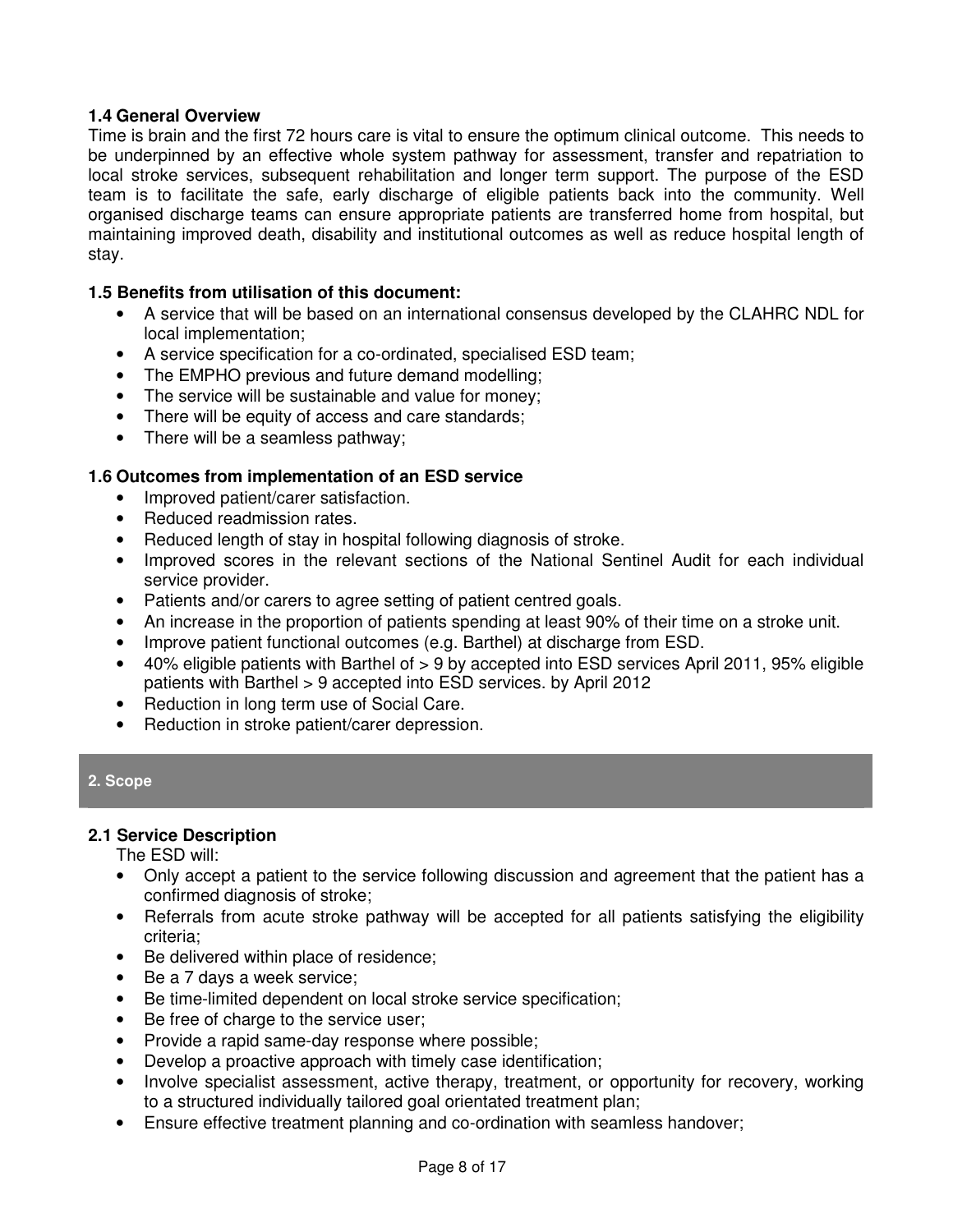- Identify a key worker to liaise with the family and carers;
- Work to any agreed clinical governance policies that exist;
- Facilitate timely discharge from hospital through active intervention, and rehabilitation following a hospital stay;
- The ESD will develop a comprehensive multidisciplinary team (MDT) plan in liaison with acute health care providers at the time of discharge from acute care.
- To support partnership working with Local Authority, health and voluntary sector to support delivery of quality mainstream home care, domiciliary care r day care services.
- Ensure seamless transfer between services if a patient needs to move to an alternative provider;
- Information should be given to patients and carers on the contact information for named ESD Key Worker;
- Information on the Early Supported Discharge service and the disease process.

## **2.2 Equality Impact Assessment**

Commissioners have a duty to work with Providers in the completion of Equality Impact Assessments.

## **2.3 Whole System Relationships**

This service will form part of the overall pathway of care for patients who suffer a stroke.

- Early Supported Discharge services across the East Midlands provided on a network model of care.
- Successful delivery based on all professionals and organisations working together to achieve an excellent patient experience'
- The East Midlands Cardiac and Stroke Network Board will oversee the wider implementation of community stroke services in line with the NSR findings.

#### **2.4 Interdependencies**

The service model must align closely with the acute stroke unit from which patients are to be discharged, and with Community Stroke Rehabilitation services where they exist, or to whom they will be discharged to. To enhance this service, interdependency must be taken into account and there should be referral to, and close working with other agencies including:

- All trusts providing stroke services;
- Smoking Cessation Services where relevant;
- Community Services;
- Social Care;
- Voluntary services,
- Independent Sector;
- Orthotics:
- Primary Care;
- Home care service;
- Day care services;
- Community equipment;
- The Mobility Centre;
- Respite care;
- Night sitting service;
- Mental Health services;
- Psychology Services;
- Other rehabilitation services:
- Care Home Services;
- Lifestyle changes;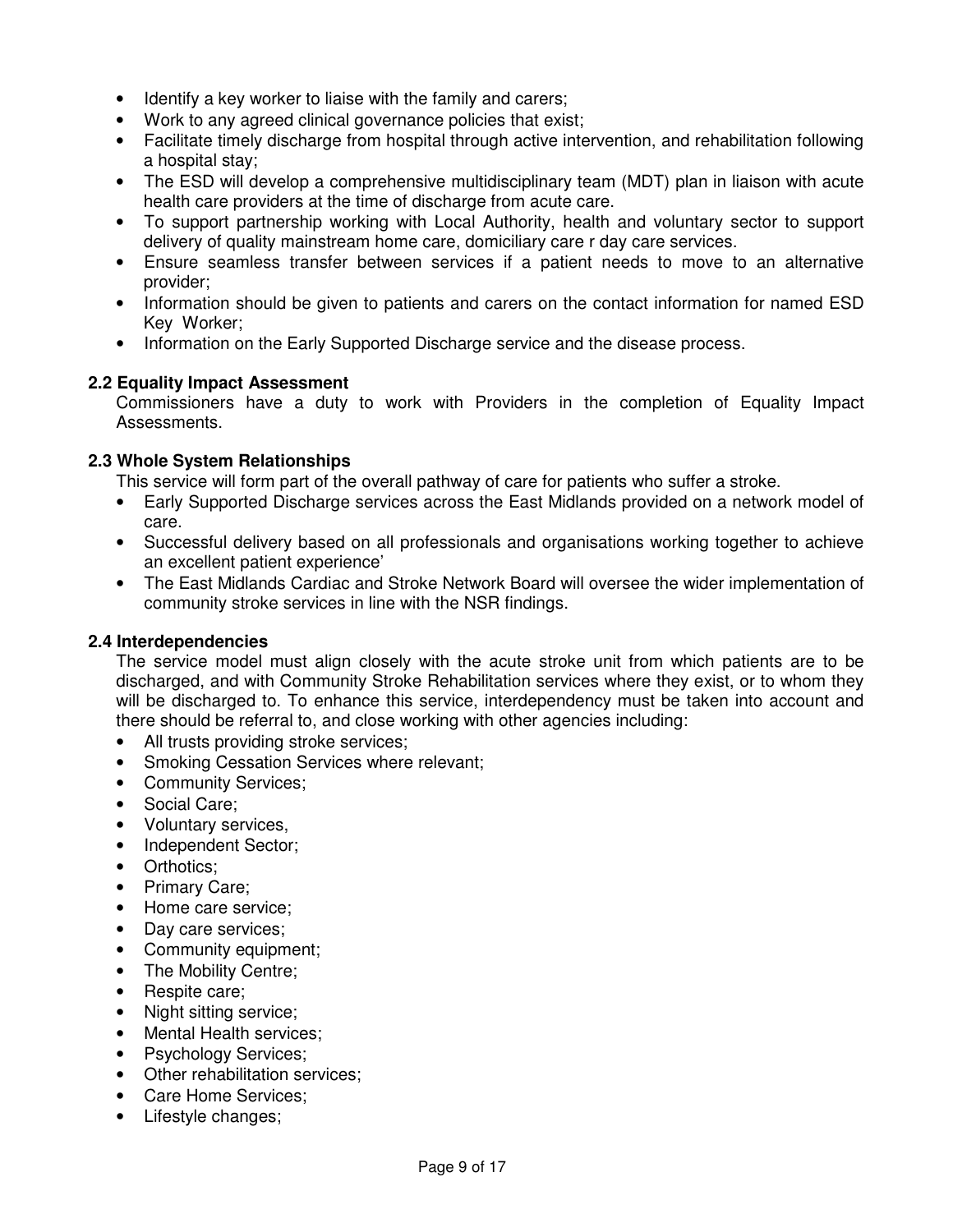#### **2.5 Relevant Networks**

East Midlands Cardiac and Stroke Network Neighbouring Networks

#### **3. Service Delivery**

#### **3.1 Features of the Team**

- Coordinated
- Stroke specialist
- Multidisciplinary
- Comprise as a minimum and based on consensus data For 100 patients per year caseload:
	- Occupational Therapy (1.0);
	- Physiotherapy (1.0);
	- Speech And Language Therapy (0.4);
	- Physician (0.1);
	- Nurse (0-1.2);
	- Social worker (0-0.5);
- Will meet weekly as a minimum
- Set team and/or patient centred uni-professional goals
- Prevention, minimisation and management of complications
- Continual monitoring, re-assessment and treatment by stroke specialist team, to address continued impairments and limited activity, taking into account the patients psychological, emotional and cognitive needs.
- Commitment of the team for ongoing training and education.

#### **3.2 Features of the Service**

- Deliver stroke rehabilitation in the patients' place of residence.
- Time limited, being based on the existence and type of other community based stroke services operating in the area.
- The service will be provided for 7 days a week, promoting independence using intensive rehabilitation techniques when assisting with activities of daily living.
- Personalised comprehensive planning by MDT for transfer from ESD, to include assessment of social situation/support mechanisms, participating in home visits, equipment provision and review, relevant training for informal carers, psychological decisions support tools, leisure and occupational needs and referral to other agencies.
- Involvement and education of informal carers and support staff as to their individual needs. A Carers Assessment referral may need to be triggered.
- Access to refer to specialist services when the need is identified.
- Opportunity for individual teams to use their own therapy measures.

#### **3.3 Ongoing Health Care**

- Have strong links with secondary and primary care, specifically in relation to follow-up appointments 6 weeks, 6 months and annually after discharge dependent on local service specifications, and other specialist provider services.
- Align and interface with the Intermediate Care Services for physically frail and vulnerable older people.
- Link to local initiatives relating to long-term conditions.
- Link with local support groups and third sector providers.
- Lifestyle changes.
- Referral to the End of Life Care pathway where appropriate.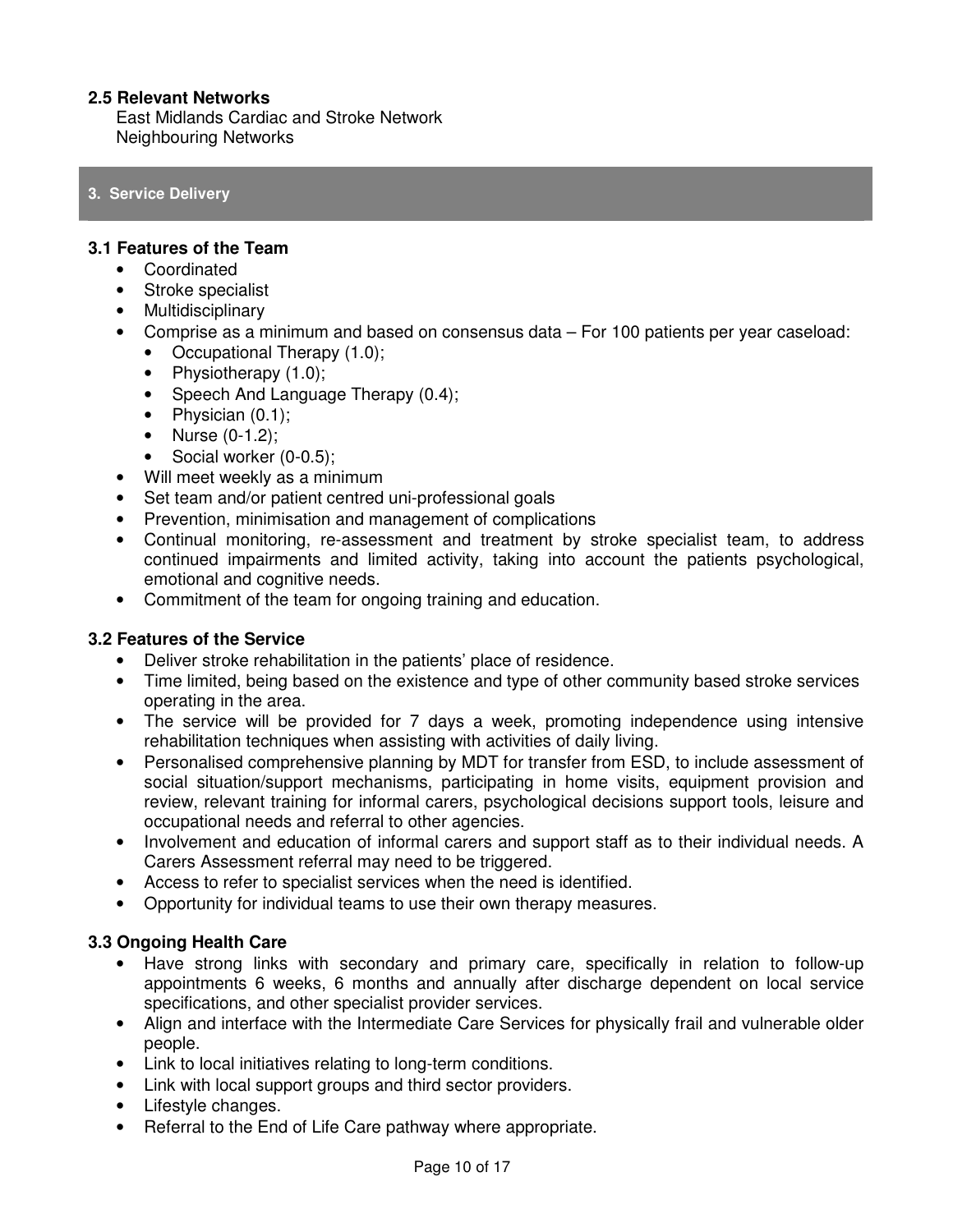## **3.4 Ongoing Social Care**

- Regular reviews of social care needs are to be undertaken at least 6 monthly and annually, in line with statutory guidance.
- Investigate and monitor all safeguarding concerns and issues identified to the service.
- Responsible for promoting self directed support to eligible stroke patients and carers
- Ensure that all carers have access to a formal Carers Assessment.
- Assess and provide a need based home care package
- Access to residential social and/or nursing care.
- Structured education programmes across the whole stroke pathway.

## **3.5 Ongoing Voluntary Sector**

- Psychological well being of stroke survivors and carers.
- Self help and support groups.
- Carer information/education.
- Signposting to appropriate local stroke support organisations.

#### **4. Referral, Access and Acceptance Criteria**

#### **4.1 Geographic coverage/boundaries**

The East Midlands Cardiac and Stroke Network.

#### **4.2 Location(s) of Service Delivery**

Subject to local commissioning approval, the service will be delivered within the patient's place of residence.

#### **4.3 Days/Hours of Operation**

- The service will be open to service users seven days a week providing daily interventions dependant on patient needs
- All providers will be delivering a 7 day service for people discharged from the acute stroke unit.

#### **4.4 Referral Criteria and Eligibility**

- There will be a direct pathway of referral from the Stroke Units as outlined in the Stroke Strategy.
- Transfer dependency will be that patients can transfer safely from bed to chair i.e. can transfer with one, and able carer, or independently if living alone.
- Most patients eligible for ESD will have a Barthel of greater than 9.
- Within 24hrs of identification eligible patients will be referred to the ESD services.
- Rehabilitation goals must be identifiable.
- Referral is from an acute healthcare professional following comprehensive assessment.
- The patient must be medically stable with appropriate medical investigations completed.
- These patients must be able to safely transfer from bed to a chair (subject to Consensus).

#### **Caveats**

- The patient cannot be discharged until necessary care, equipment and transportation are in place. Responsibility for this must be clearly defined locally.
- Unsuitable home environment based on relevant clinical and/or social care assessment.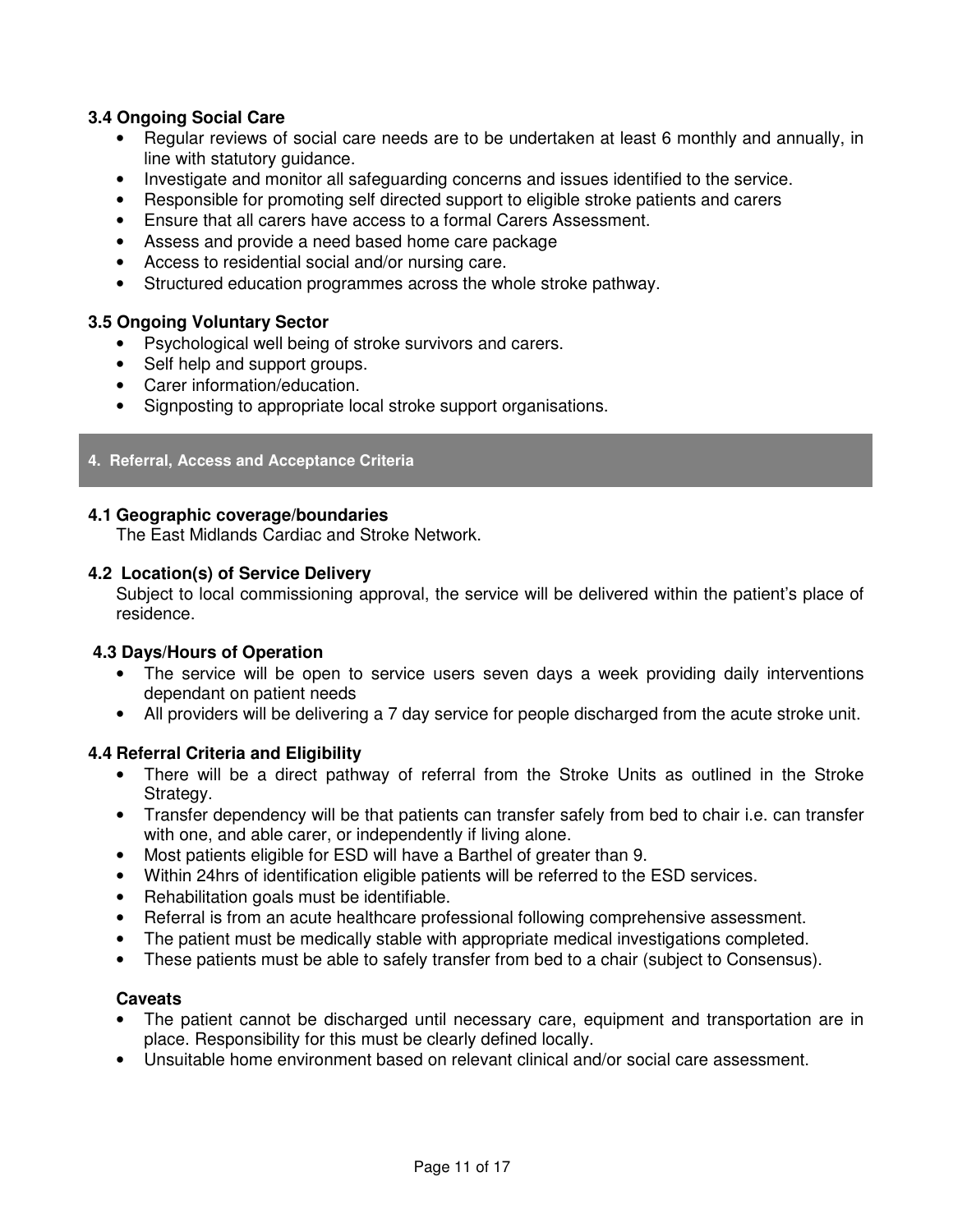#### **4.5 Referral Inclusion**

- The patient/carers must give consent to ESD referral.
- For patients discharged alone to a private address they must be able to maintain their own safety independently.
- The ESD will inform the acute service and the patient/carer, of the rehabilitation and package of care they will be receiving when entering the service.

#### **4.6 Readmission Strategy**

There should be an agreed strategy between the ESD and the Acute Trust in the event of patient deterioration.

#### **5. ESD Discharge Criteria & Planning**

Planned discharge from the ESD should be initiated on ESD admission. This should be multidisciplinary and involve patient/carer decision.

#### **5.1 Discharge Criteria**

People are discharged from the service where they have reached the time limitation of service delivery of local service specifications.

- When their goals have been met or there is a plateau of improvement;
- The patient is not progressing in treatment;
- The patient is non compliant with treatment:

#### **5.2 Discharge Procedure/Care Transfer**

- The ESD will send a discharge summary to the GP and the stroke physician for information.
- At the point of discharge from ESD, the patients' medical care will be transferred to the GP.
- Responsibility for 6 month review needs to be in line with current provision and national guidance.
- Where further health care is required the relevant service should be identified
- Where further social care needs have been identified, the patient is transferred into Social Care services, which will assess and indentify a person centered care plan.

#### **6. Self-Care and Patient and Carer Information**

- Patients will be given information at points of transfer/discharge regarding contact with appropriate local and statutory agencies.
- The needs of those who do not have English as their first language should be taken into account.
- The service will support patients to make choices about their care, including those with perceptual and cognitive difficulties, as well as those with speech impairments.
- Patient, family and carer education is an essential aspect of the service delivery to ensure long-term and sustained improvement.
- Signposting between appropriate services and partnership working is an integral aspect of the service delivery and will include driving advice, vocational training, health promotion and the voluntary sector.
- Employers' information and updates.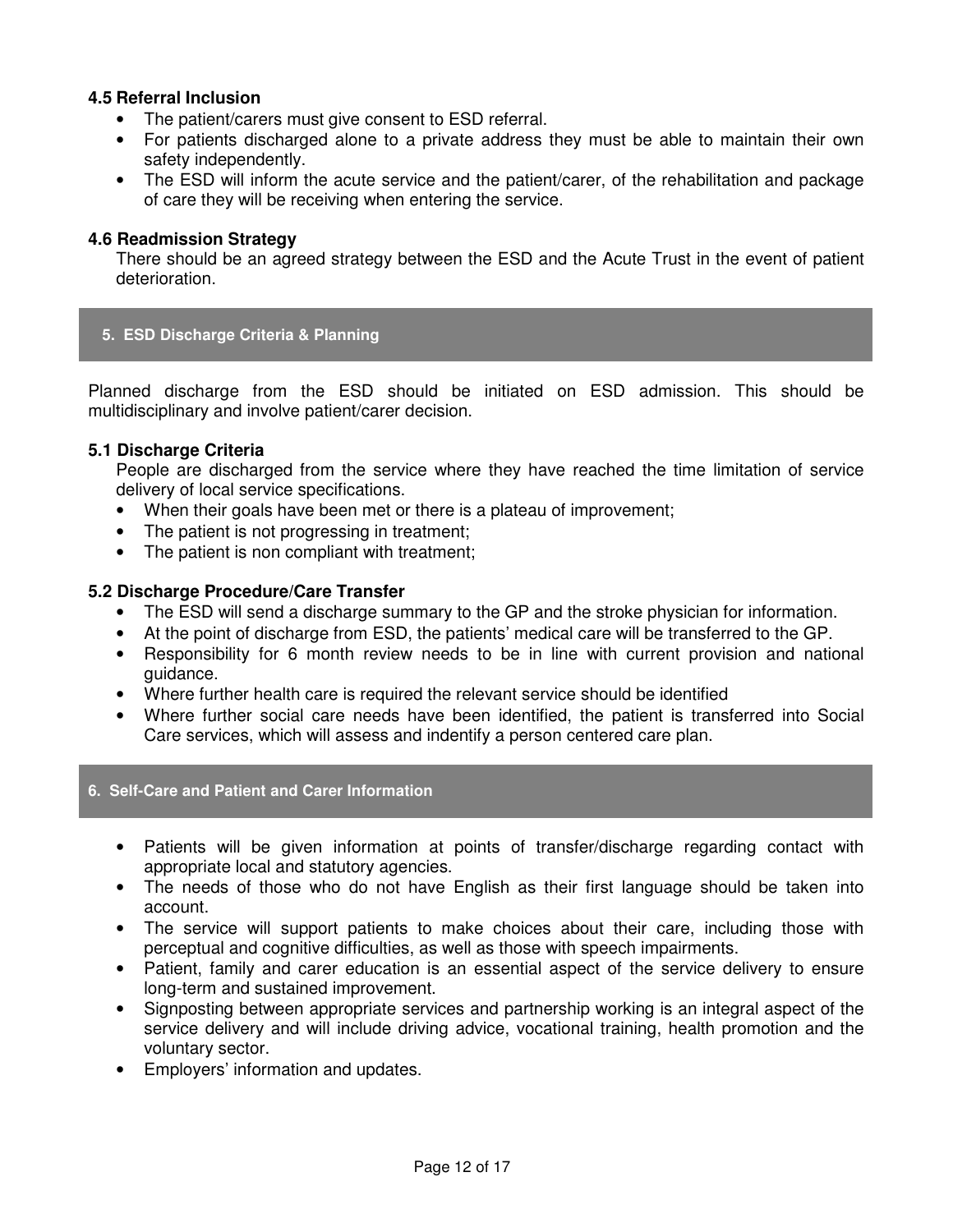# **7. Quality and Performance Standards**

| <b>Quality Performance Indicators</b>                                                                       | <b>Threshold</b>                                                                                             | <b>Method of</b><br>measurement                                                    | <b>Consequence of</b><br>breach                  |
|-------------------------------------------------------------------------------------------------------------|--------------------------------------------------------------------------------------------------------------|------------------------------------------------------------------------------------|--------------------------------------------------|
|                                                                                                             |                                                                                                              |                                                                                    |                                                  |
| No. of patients assessed, and % on time within<br>24 hours of a hospital discharge                          | 100%<br>(and exception report<br>for patients overdue)                                                       | Monthly monitoring.<br>Sentinel Audit                                              |                                                  |
| No. of discharges to rehab where the intention<br>is for the person to go back home                         |                                                                                                              | Monthly monitoring                                                                 |                                                  |
| Average waiting time for initial<br>appointment/assessment & number of patients<br>on a waiting list        | Provider must keep<br>record of patients'<br>date of referral & date<br>of initial appointment               | Monthly monitoring                                                                 |                                                  |
| No. (and %) of patients who have received a<br>specialist assessment whilst in the service                  | 100% (and exception<br>reporting)                                                                            | Monthly monitoring                                                                 |                                                  |
| Carers receiving needs assessment or review<br>and a specific carer's service, or advice and<br>information |                                                                                                              | NI 135                                                                             |                                                  |
| Service User Experience                                                                                     | 85% rate service<br>good or better<br>All patients must be<br>invited to feedback on<br>or before discharge. | NCH Quality panel,<br><b>CQUIN Quarterly Patient</b><br><b>Satisfaction Survey</b> | Raised as a<br>performance<br>issue in Quarterly |
| Self reported experience of social care users<br>Self reported measure of peoples overall                   |                                                                                                              | NI 127                                                                             | or 6-month review                                |
| health and wellbeing                                                                                        |                                                                                                              | NI 119                                                                             |                                                  |
| User reported measure of respect and dignity<br>in their treatment                                          |                                                                                                              | NI 128                                                                             |                                                  |
| Reduction in length of stay                                                                                 |                                                                                                              |                                                                                    |                                                  |
| Number of patients spending 90% of their stay<br>on a stroke unit                                           |                                                                                                              |                                                                                    |                                                  |
| <b>Readmission status</b><br><b>Relevant National Sentinel Audit Measures</b>                               |                                                                                                              |                                                                                    |                                                  |
|                                                                                                             |                                                                                                              |                                                                                    |                                                  |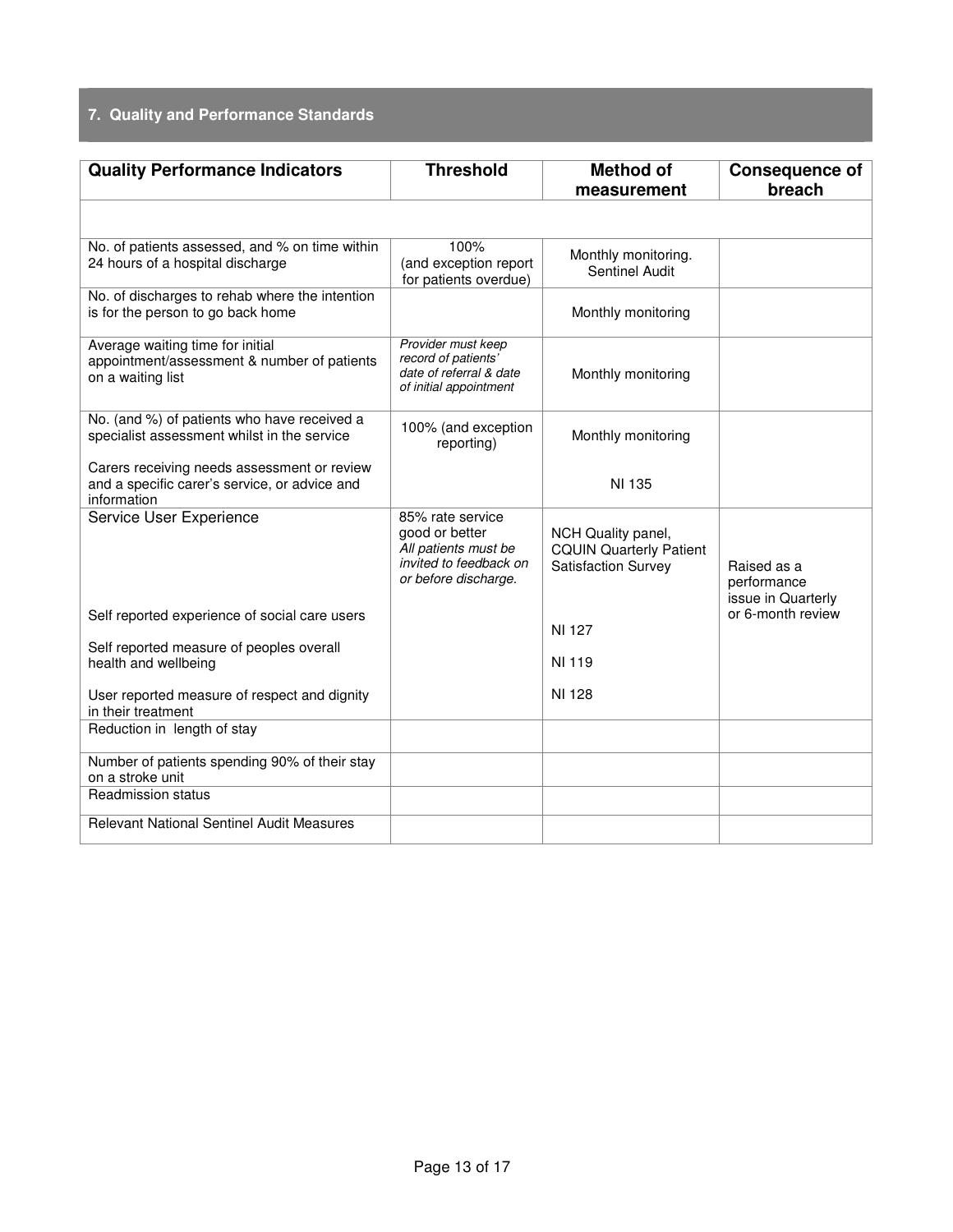# **8. Activity**

# **Activity Plan**

| <b>Activity</b>                                                                                                                                                                                                                                          | <b>Threshold</b>  | <b>Method of</b>   | <b>Consequence of</b>                                           |
|----------------------------------------------------------------------------------------------------------------------------------------------------------------------------------------------------------------------------------------------------------|-------------------|--------------------|-----------------------------------------------------------------|
|                                                                                                                                                                                                                                                          |                   | <b>Measurement</b> | <b>Breach</b>                                                   |
|                                                                                                                                                                                                                                                          |                   |                    |                                                                 |
| No. of patients in caseload by (new and re-<br>referrals)                                                                                                                                                                                                | Actual<br>figures | Monthly            | Breach of Information<br>Agreement (action<br>required in DQIP) |
| People with a long-term condition supported to be<br>independent and in control of their condition                                                                                                                                                       |                   |                    | NI 124                                                          |
| No. of referrals and how appropriate were the<br>referrals.                                                                                                                                                                                              | Actual<br>figures | Monthly            | Breach of Information<br>Agreement (action<br>required in DQIP) |
| No. of initial assessments delivered.                                                                                                                                                                                                                    | Actual<br>figures | Monthly            | Breach of Information<br>Agreement (action<br>required in DQIP) |
| Timeliness of social care assessment (all adults)                                                                                                                                                                                                        |                   |                    | NI 132                                                          |
| No. of delayed referrals into the service and the<br>reason                                                                                                                                                                                              | Actual<br>figures | Monthly            | Breach of Information<br>Agreement (action<br>required in DQIP) |
| Timeliness of social care packages following<br>assessment                                                                                                                                                                                               |                   |                    | NI 133                                                          |
| Delays in transfer of care                                                                                                                                                                                                                               |                   |                    | NI 131                                                          |
| No. of follow up                                                                                                                                                                                                                                         | Actual            | Monthly            | Breach of Information<br>Agreement (action                      |
| Carers receiving needs assessment or review and<br>a specific carer's service, or advice and information                                                                                                                                                 | figures           |                    | required in DQIP)<br>NI 135                                     |
| No. of patients<br>discharged<br>(removed from<br>caseload)                                                                                                                                                                                              | Actual<br>figures | Monthly            | Breach of Information<br>Agreement (action<br>required in DQIP) |
| People supported to live independently through<br>social services (all adults)                                                                                                                                                                           |                   |                    | NI 136                                                          |
| No. of patients ready for discharge but not<br>removed from caseload                                                                                                                                                                                     | Actual<br>figures | Monthly            | Breach of Information<br>Agreement (action<br>required in DQIP) |
| Average length of patient engagement in ESDT<br>service (from referral to discharge)                                                                                                                                                                     | Actual<br>figures | Monthly            | Breach of Information<br>Agreement (action<br>required in DQIP) |
| No. (and %) of patients in caseload reviewed at 91<br>days intervention, who are;<br>i- at home, and have not been readmitted<br>to hospital<br>ii- have been re-admitted to hospital<br>iii- in long-term care<br>iv-deceased<br>v- could not be traced | Actual<br>figures | Monthly            | Breach of Information<br>Agreement (action<br>required in DQIP) |
| No. (and %) of patient DNAs                                                                                                                                                                                                                              | Actual<br>figures | Monthly            | Breach of Information<br>Agreement (action<br>required in DQIP) |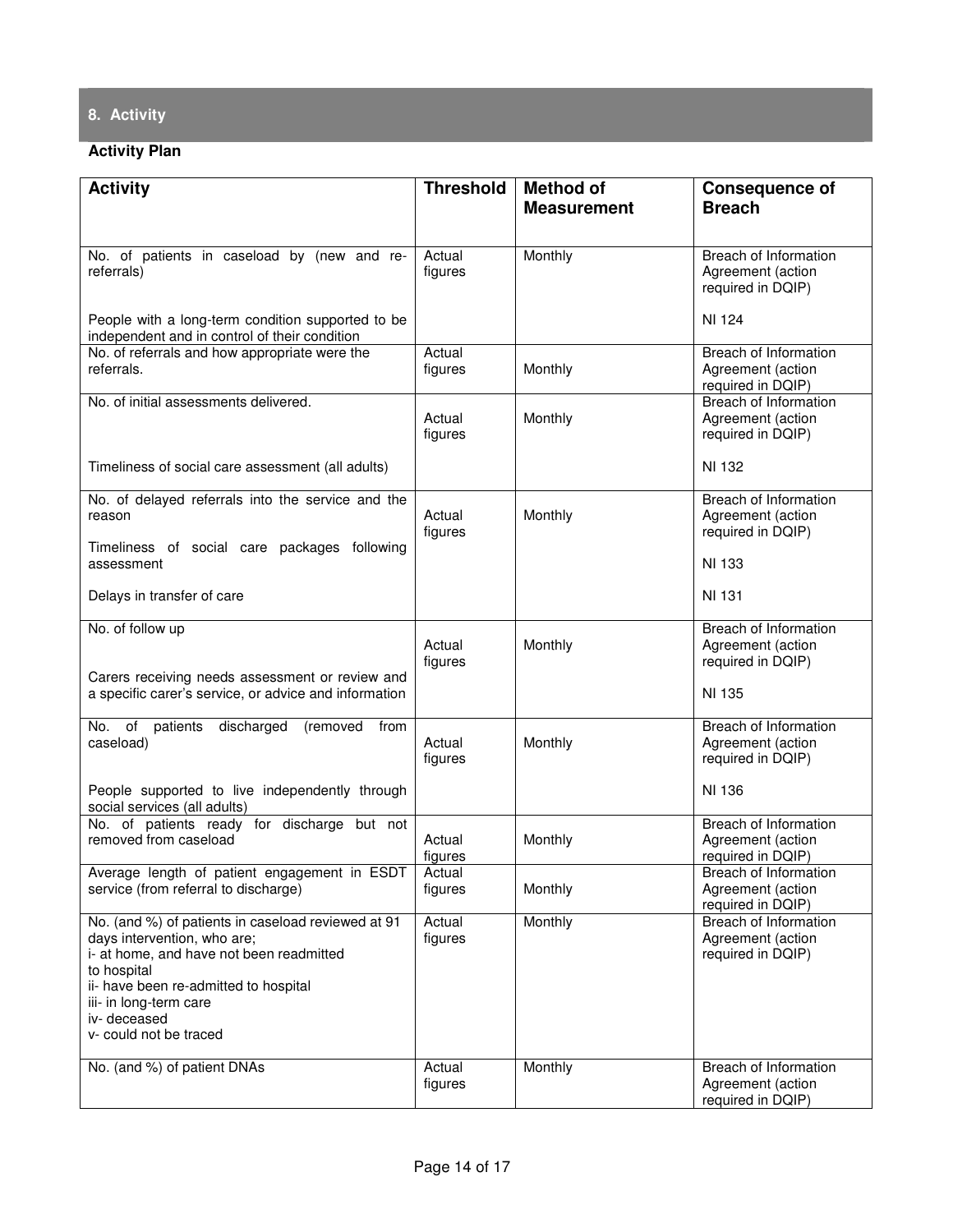## **Additional Information Requirements**

To produce, as a minimum, on an annual basis, a report to include:-

- Description of service;
- Team structure;
- Achievements in the last year;
- Summary of activity;
- Service developments for next year; and
- Reports on KPIs as detailed below:
	- Barthel score on admission, average score and range;
	- Barthel score on discharge, average score and range;
	- Average difference in score from admission to discharge and range;
	- Success in achieving personal goals;
	- Evidence of patient /carer information and education and involvement;
	- Report from patient satisfaction questionnaire and interviews; and
	- Number of complaints received;

#### **9. Continual Service Improvement Plan**

Redesigning health services which better meet the needs of patients has never been more critical to the long term success of the NHS. A core component of World Class Commissioning is to drive service innovation and improvement. It is therefore the responsibility of the Commissioners to ensure innovation, knowledge and best practice is applied to improve the quality and outcomes of its commissioned services. It will be the responsibility of the Provider to fully cooperate in reviewing and redesigning services at the request of the Commissioner.

Ongoing monitoring by the NSR Stroke Rehabilitation Group (sub group of the main NSR Stroke Board) Formal evaluation is being undertaken by CLARHC (Collaborative Leadership and Research in Health Care) from Nottingham University as part of their wider R&D programme on ESD schemes.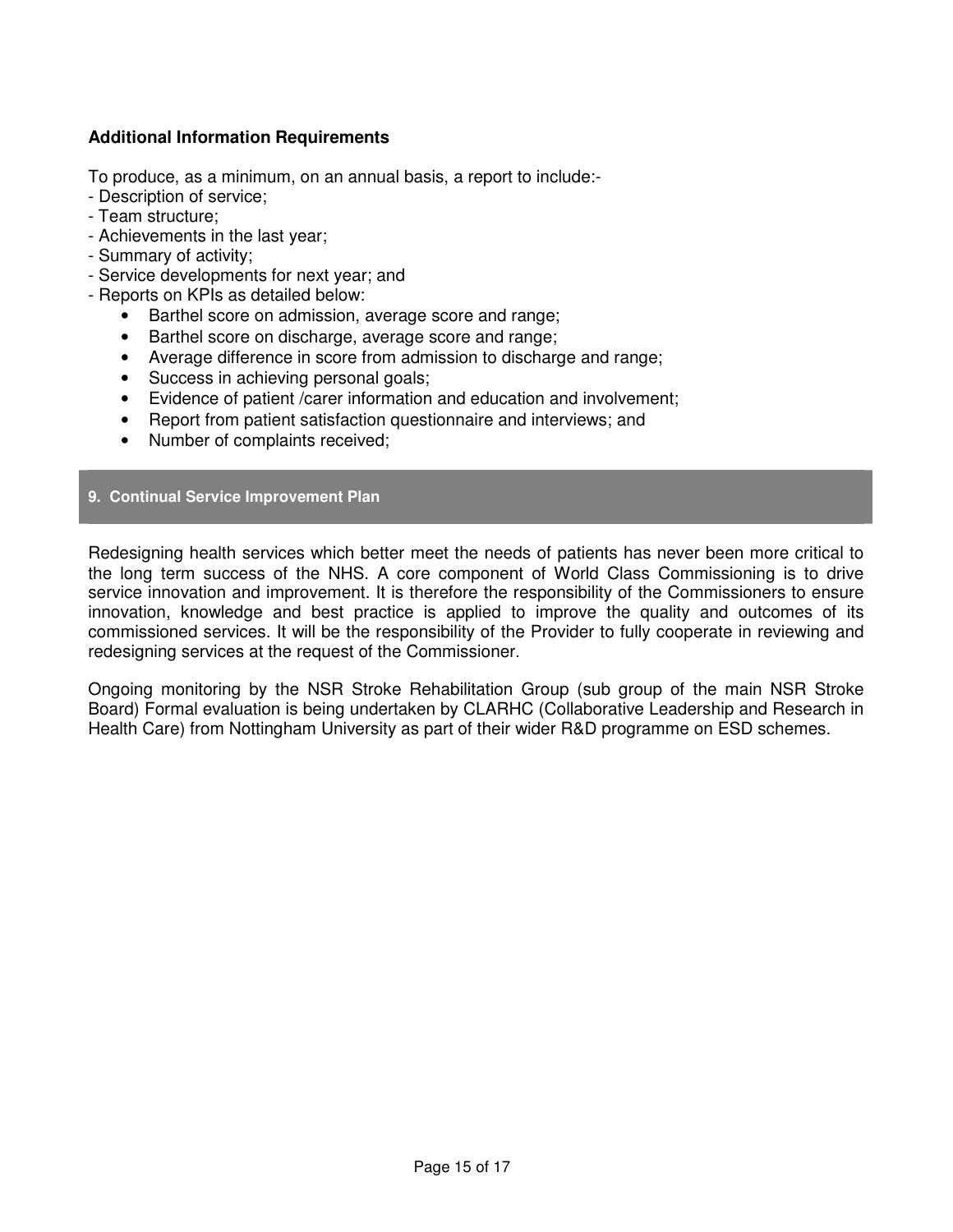## **11. Prices & Costs**

#### **10.1 Price**

| <b>Basis of Contract</b> | Unit<br>0f<br><b>Measurement</b> | <b>Price</b> | <b>Thresholds</b> | <b>Expected</b><br>Annual<br><b>Contract Value</b> |
|--------------------------|----------------------------------|--------------|-------------------|----------------------------------------------------|
| <b>Block</b>             | Patient<br>episode               | £            |                   |                                                    |
|                          |                                  |              |                   |                                                    |
| Total                    |                                  |              |                   |                                                    |

## **10.2 Cost of Service by commissioner**

| Total Cost of Co-<br><b>Service</b> | ordinating<br><b>PCT Total</b> | Associate<br><b>PCT</b><br>Total | <b>Associate PCT</b><br>Total | <b>Associate PCT</b><br>Total | Total<br>Annual<br><b>Expected Cost</b> |
|-------------------------------------|--------------------------------|----------------------------------|-------------------------------|-------------------------------|-----------------------------------------|
| $\mathbf c$                         |                                | £0                               | £0.                           | £0                            |                                         |

note: cost = full year effect, in year start will produce part year effect